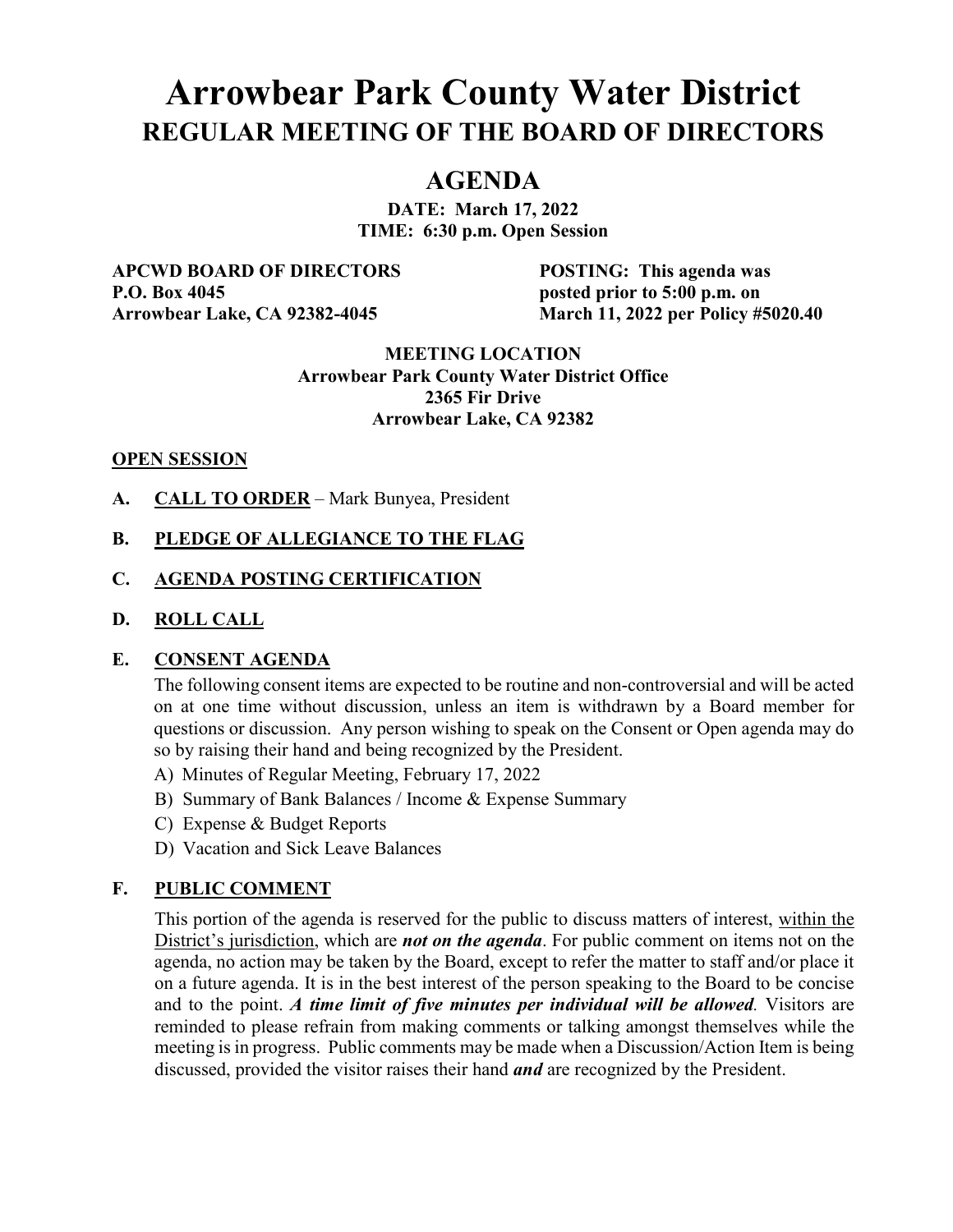## **G. STAFF REPORTS**

- A) Water & Sewer Field Operations Supervisor Weber
	- 1. Monthly Report
- B) Interim Chief Lindley
	- 1. Calls for the previous month.
- C) General Manager Huff
	- 1. Administrative Highlights.

## **Excuse Staff not needed for Action Items**

## **H. DISCUSSION / ACTION ITEMS**

- A) Fire Department
	- 1. Discussion with motion to approve revisions to Fire Department SOP 3602 District Coverage.

Staff Recommendation: Approve

- 2. Discussion with motion to approve addition of Fire Department SOP 2020 Tobacco or Vaping Products Use. Staff Recommendation: Approve
- B) General Manager Huff
	- 1. Presentation of Sewer Rate Study preliminary rate options as prepared by Rural Community Assistance Corporation (RCAC).
- C) Board
	- 1. Discussion with motion as needed to approve submitting proposed water and sewer rate increases to the District customers and authorize General Manager Huff to initiate Prop. 218 notification and hearing process with Prop. 218 Public Hearing to be held at the Regular Board Meeting on June 16, 2022.
	- 2. Discussion with motion to approve Resolution 2022-3-18, the annual District investment policy review and approval. Staff Recommendation: Approve
	- 3. Discussion with motion to approve Resolution 2022-3-18A, annually authorizing the District investment in LAIF with current signatories authorized on the account. Staff Recommendation: Approve
	- 4. Discussion with motion to vote for one (1) Regular Special District Member candidate and one (1) Alternate Special District Member candidate for the San Bernardino County LAFCO Board.